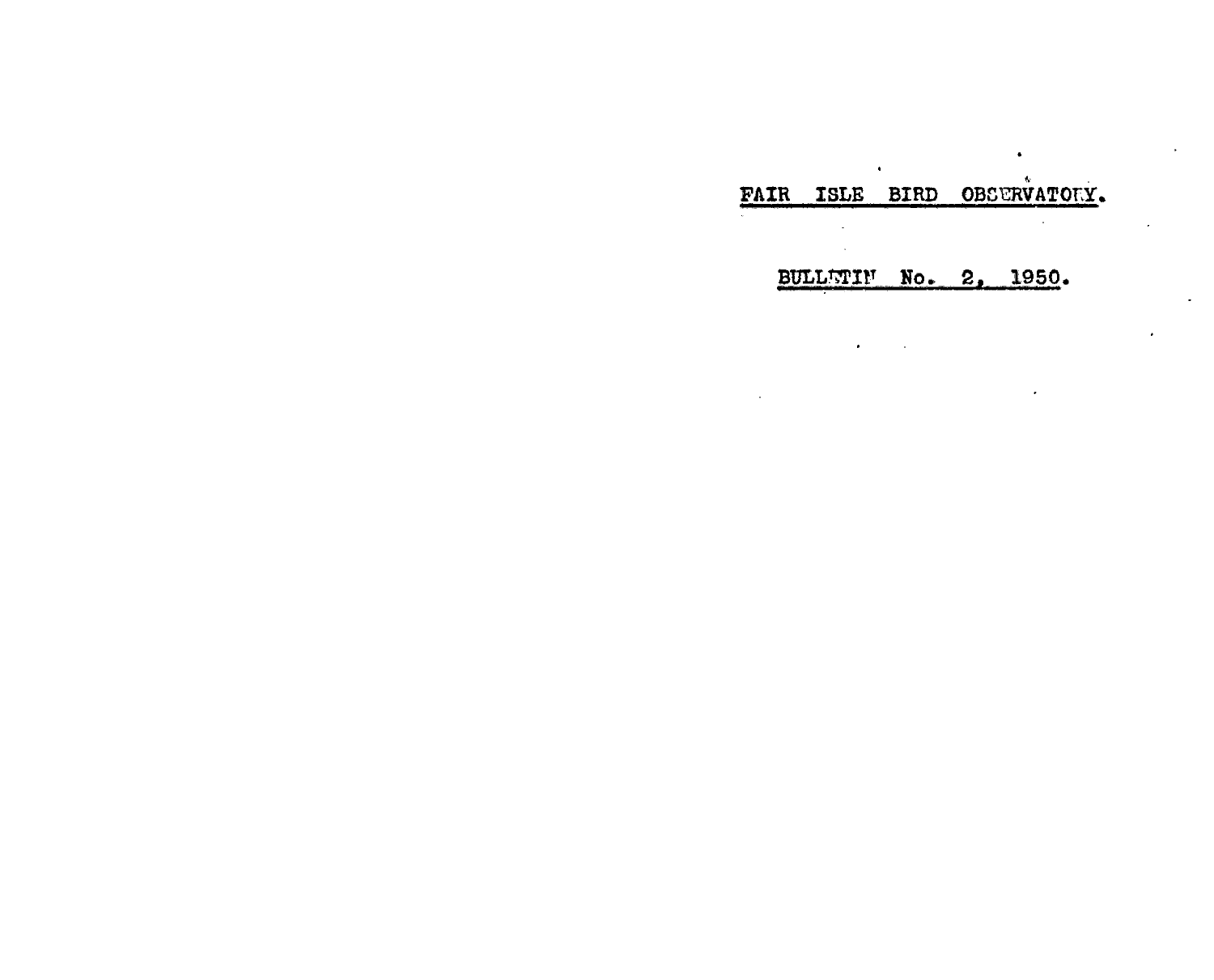#### OBSERVATORY. **FAIR BIRD TSLE**

#### BULLETIN  $\mathrm{No}_{\bullet}$  $\mathbf{z}$ . 1950.

### Analysis of Spring Migration. 1.

Passage of Summer visitors occurred here in two well-defined phases between May 6-12th and May 19-25th.

The "rush" of May 7th, recorded in Bulletin No. 1, was immediately followed by a rapid decline in numbers, but Redstart, Ring Ousel and Wryneck increased on the lith, and Losser Whitethroats and Hirundines peaked on that day. Thore was no change in the weather to account for this, the wind being light B.NE. and conditions sunny and dry as for the past two days

The second wave began on the 19th with the wind veering easterly from N.WW. at moderate strength. The wind backed to NE. on 20/21st at force 6 and remained in that quarter until the 23rd, when it became northerly and moderated to force 4 As will be seen from the table below, there was a definite increase in many species on this day (which was overcast but dry); Whinchats reached their peak, and Hirundines were again mumerous and continued so until the 27th, being fewer to the end of the month.  $28$ 28  $20$ 

| Species.                                                                                                                                                                                                               | First Wave.            |                                                             |                                                         |                                                               |                                                                                  |                                                                            |                                                                  | Second Wave.     |                                                                                                     |                                                                                                               |                                                             |                                                                      |                                                          |                                                                                                       |
|------------------------------------------------------------------------------------------------------------------------------------------------------------------------------------------------------------------------|------------------------|-------------------------------------------------------------|---------------------------------------------------------|---------------------------------------------------------------|----------------------------------------------------------------------------------|----------------------------------------------------------------------------|------------------------------------------------------------------|------------------|-----------------------------------------------------------------------------------------------------|---------------------------------------------------------------------------------------------------------------|-------------------------------------------------------------|----------------------------------------------------------------------|----------------------------------------------------------|-------------------------------------------------------------------------------------------------------|
| <b>MAY</b>                                                                                                                                                                                                             | 6                      | 7                                                           | 8                                                       | 9                                                             |                                                                                  | 10 11                                                                      | 12                                                               | 19               |                                                                                                     | 20 21                                                                                                         |                                                             | 22 23 24                                                             |                                                          | 25                                                                                                    |
| Tree Pipit.<br>Spotted Flycatcher.<br>Pied Flycatcher.<br>Willow Warbler.<br>Whitethroat.<br>Lesser Whitethroat.<br>Ring Ousel.<br>Whinchat.<br>Redstart.<br>Robin.<br>Swallow.<br>House Martin.<br>Swift.<br>Wryneck. | 1<br>14<br>1<br>4<br>2 | 4<br>9<br>250<br>3<br>11<br>14<br><b>100</b><br>ł<br>6<br>6 | 1<br>16<br>50<br>2<br>2<br>5<br>11<br>30<br>7<br>7<br>8 | 2<br>4<br>10<br>2<br>5<br>$\dot{9}$<br>4<br>7<br>5<br>10<br>2 | 3<br>2<br>$ 10\rangle$<br>4<br>1<br>$\overline{\mathbf{5}}$<br>7<br>3<br>12<br>2 | 4<br>.2<br>2<br>20<br>5<br>6<br>10<br>$\mathfrak{F}$<br>50<br>15<br>5<br>6 | 2<br>$\frac{2}{3}$<br>6<br>8<br>1<br>3<br>2<br>25<br>2<br>Ġ<br>7 | 2<br>6<br>1<br>2 | 1<br>2<br>$\overline{\mathbf{c}}$<br>5<br>3<br>5<br>12<br>7<br>9<br>$\frac{2}{1}$<br>$\overline{z}$ | $\frac{1}{1}$<br>$\overline{\bf{5}}$<br>ı<br>3<br>ĩ<br>10<br>17<br>9<br>$\ddot{\mathbf{G}}$<br>$\overline{2}$ | 1<br>3<br>4<br>2<br>9<br>10<br>ı<br>9<br>\$<br>$\mathbf{2}$ | 5<br>3<br>$\overline{6}$<br>3<br>3<br>2<br>25<br>14<br>ı<br>50<br>50 | 1<br>1<br>$\overline{c}$<br>5<br>2<br>9<br>Ĝ<br>25<br>30 | $\mathbf{I}$<br>1<br>$\boldsymbol{z}$<br>.<br>1<br>Ŝ<br>$\overline{\mathbf{z}}$<br>4<br>ī<br>50<br>30 |
| Common Sandpiper.                                                                                                                                                                                                      |                        |                                                             | 2                                                       |                                                               |                                                                                  | 3.                                                                         |                                                                  |                  | 10 <sub>1</sub>                                                                                     |                                                                                                               |                                                             | 6                                                                    | 1                                                        | $\mathbf{c}$                                                                                          |

 $\mathbf{In}$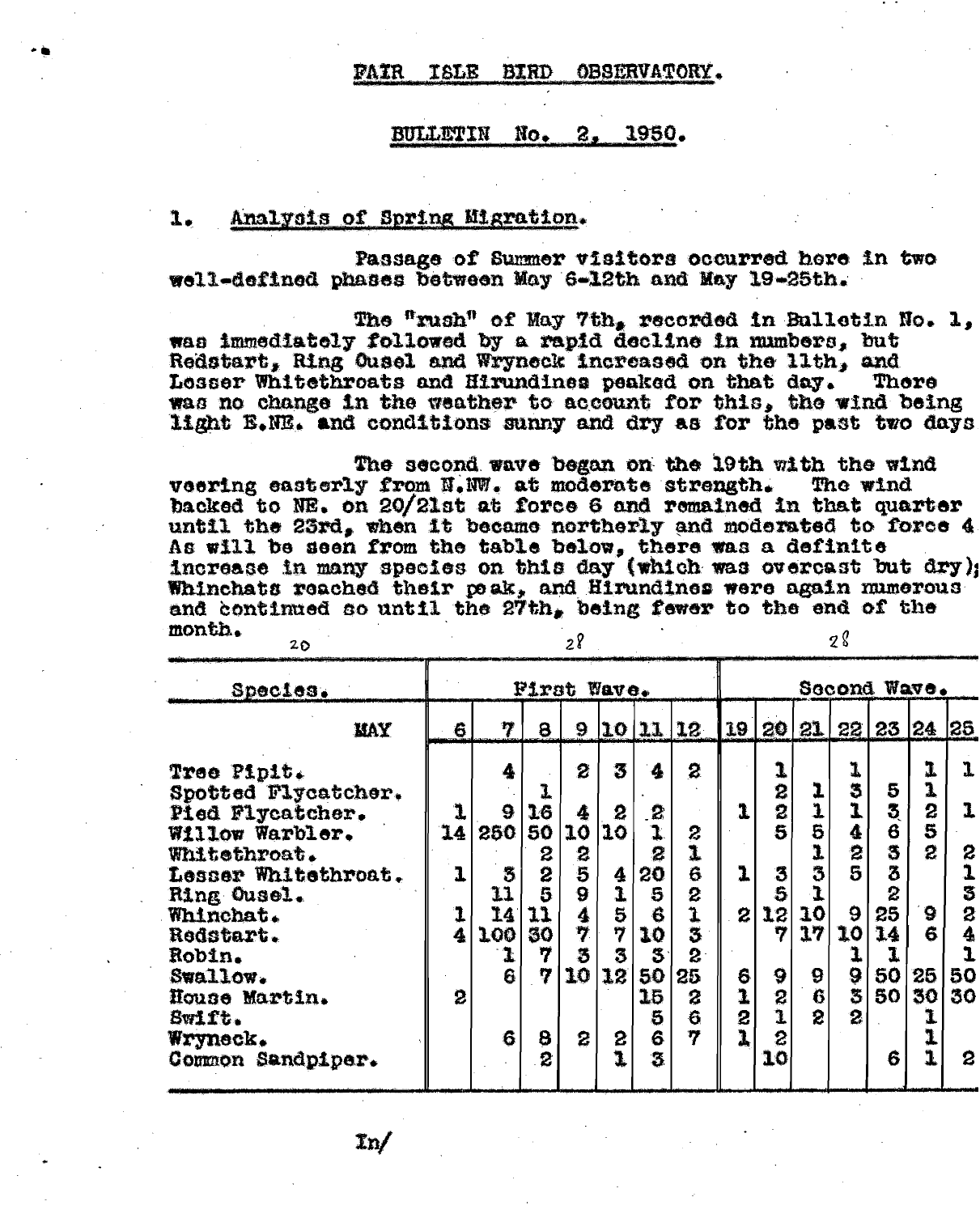In addition to the main species shown in the table and those mentioned in subsequent paragraphs, the following were among the more interesting migrants noted.

Linnet. Two small movements, May 6-7th and 18-23rd. Two movements, five or six from May 8-10th Brambling. and two or three from May 22-23rd: with odd birds between.

Ortolan Bunting. A male or males, May 8-12th, and one on 18th.

Two waves, one or two from May 7-11th, Reed Bunting. and again 20-23rd, with four on 20th.

Spotted Flycatcher. One or two to the end of May, and two on June 2nd.

Males on May 8-9th and June 4th. Red-backed Shrike. females on May 10th and between 24-28th.

Sedge Warbler. Scarce compared with 1949, - up to four between May 6-9th and singly (once two) from 18-26th. One, June 6th.

Single males, May 8th and 10th, female lith Blackcap. Garden Warbler, Only one, June 3-6th.

Up to five, May 7-12th and again 20-24th: Fieldfare. singly to end of month and a late bird on June 5th.

Song Thrush. Singly May 12th and 14th and from 24-28th one, June 6th.

Blackbird. Two males trapped in the Gully on May 23rd and a female seen there indicate a small and unusually late move: iment with the second phase of the migration.

Increases on May 10th, 14th and 23rd. Wheatear. Good Greenland Wheatears (on measurement, weight and colorimeter examination) were trapped between May 26-31st, mainly females.

One Continental was trapped May 27th: one Robin. seen May 30th.

**Swallow.** Six on May 30th, fifteen on June 1st and a few subsequently.

> Sand Martin. Three on May 11th.

Further strong passages took place on **House Martin.** June 1st (over a hundred), 2nd and 4th (ca. 75).

One or two, May 19-24th; one trapped on **Guckoo.** two on June lst. One on 2nd and one on 5th.  $27-28th$ :

Long-eared Owl. One was reported about May 12th. Short-eared Owl. Two on May 9th and 12th, one on

 $20 - 21st.$ 

A female from May 16-20th. Morlin.

Female on May 6th and from 9-11th: also on Kestrel. A pair together on 22nd, and one on 27th.

 $20 - 21st.$ 

Euzzard sp. One flew high over on June 1st. Brent/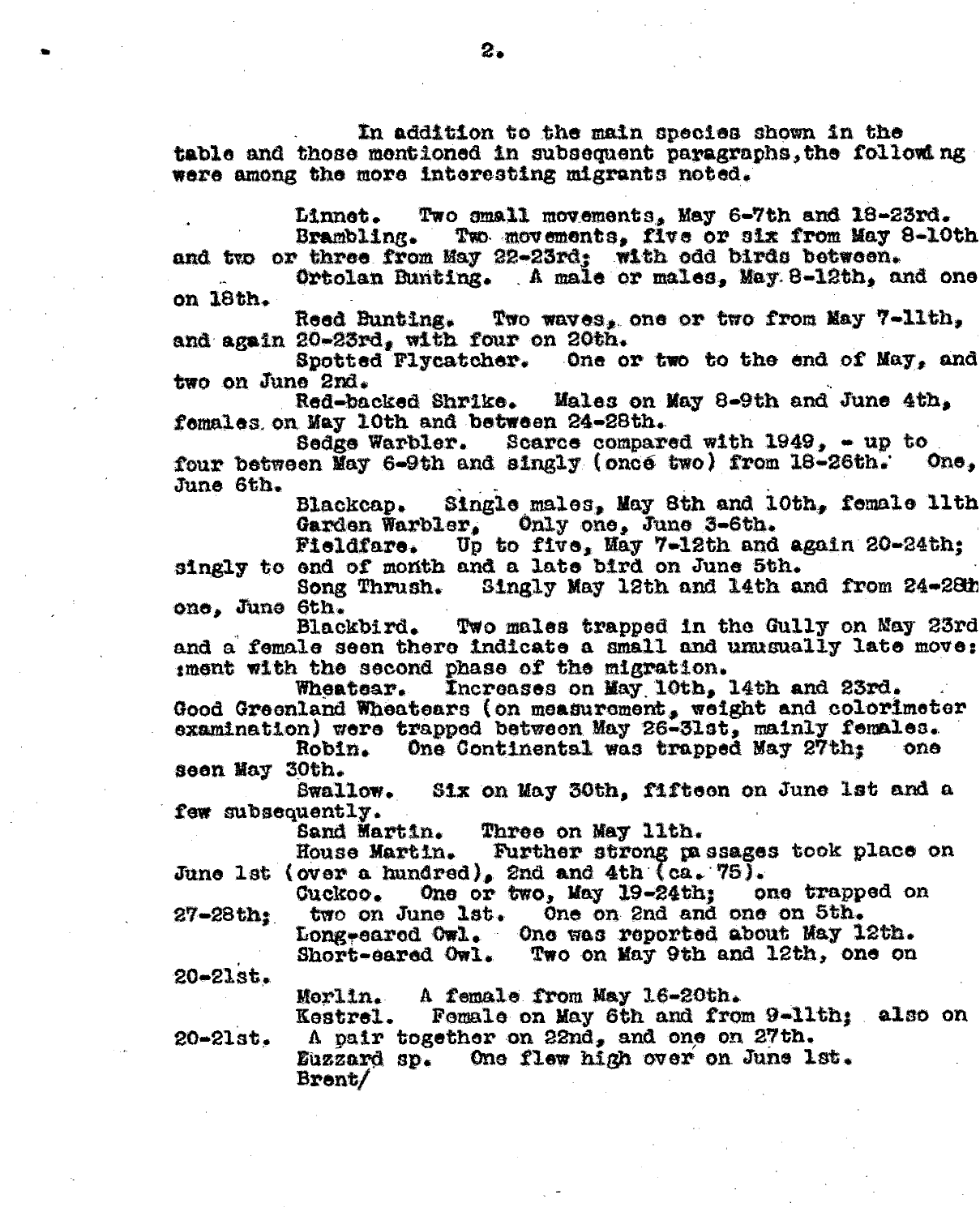Brent Coose. One, believed Pale-breasted, flew over heading NE. on May 27th.

Teal. Four males on May 13th: a pair (of which the duck was trapped) on June 4th.

Curlsw. Regular throughout the month, twelve on 10th

and eight on 12th at the peak period<br>Whimbrel. Regular throughout the months fifteen<br>more on May 11th, 13th and from 16-19th, and twelve on 23rd. fifteen or A few on June 4-5th.

Snipe. Three on May 20th and one on 22nd indicate. passage with the second wave.

Dunlin. Regular, six on 18-19th and eleven on 28th. Turnstone. Four on May 20th and again June 2-3rd.

Purple Sandpiper. Last noted, two on Hay 19th and one on 22nd.

Reeve. One was reported on May 20th.

Greenshank. One on May 20th.

Golden Plover. Eighteen (Northern race) from May 8-10tl and four from 13th for several days. Twelve (? race) on 14th and a few from 22-25th.

#### 2. Interesting Records.

 $3/$ 

Colden Oriole. One on Nay 22-23rd supplies the fourth Spring record for the island.

Little Bunting. A male on May 18-19th; there are previous Spring occurrences for 1907-09 and 1936.

Shore Lark. A male on May 13th is the latest by a week of the four Spring records.

Great Spotted Woodpecker. An adult male arrived on May 11th and stayed until 30th, - the first Spring record of the species at Fair Isle.

Dotterel. A very handsome male was present on heath in the village area on May 10-11th. This is the first Spring record, and the third only for the species, at Fair Isle.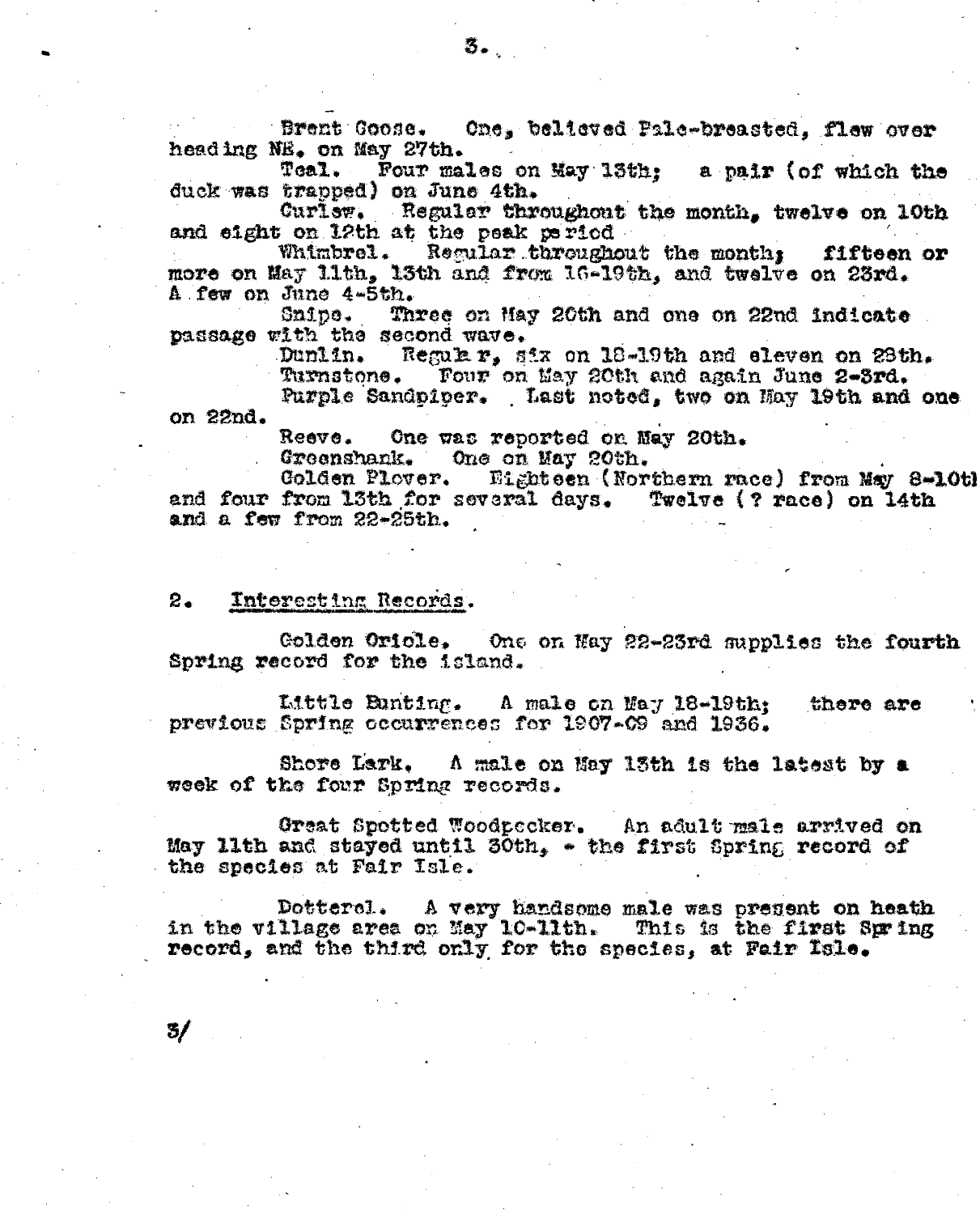### Unusual Passage. <sub>25</sub>

Lapland Bunting. W. E. Clarke ("Studies in Bird Migration" 1912) recorded five birds between March 25th and May 2nd. There has apparently been no Spring movement of this dimension since, until this year. Adult males were recorded on April 5th, daily (once three birds) between April 18-29th, and again on May 5th and 18th, whilst females were seen on May 12-13th (two), 15-16th, and 18th (two).

**Black Redstart.** A survey of past records indicates that there has been no Spring passage comparable with that of 1950, commending with a female on May 4th, and following with an immature male and female on 7-8th and different birds on 9th. The bird of the 10th was trapped and was a male 10th and 12th. in full breeding dress. Later there was an immature male from May 20-22nd.

#### Duration of Stay of some Migrants. 4.

Jackdaw. A bird with the dark underparts and illdefined collar of the southern race haunted fields near the Haa from May 20-24th (5 days).

Siskin. A female remained in and about the tiny burial ground, feeding for the most part in a patch of seeding. Dandelions, from May 12-23rd (12 days). Last Spring our only Siskin, a male, haunted the Gully from May 1-8th (9 days).

Linnet. A female stayed in and near the burial ground from May 18-23rd (6 days).

Snow Bunting. A female stayed on the cliff-top of Meoness between May 13-16th (4 days). Previously a male, trapped at North Haven, remained four days from April 13th.

Lessor Whitethroat. One ringed on May 12th or earlier was still here on 16th (5 days).

Red-Spotted Bluethroat. A male trapped at the Bird Observatory remained nearby from May 11-18th (8 days). Another male, trapped on the Hestigeo Burn on the evening of May 24th and released two miles away, had returned to the Burn next morning and was last seen there on May 27th (4 days).

### **Continental/**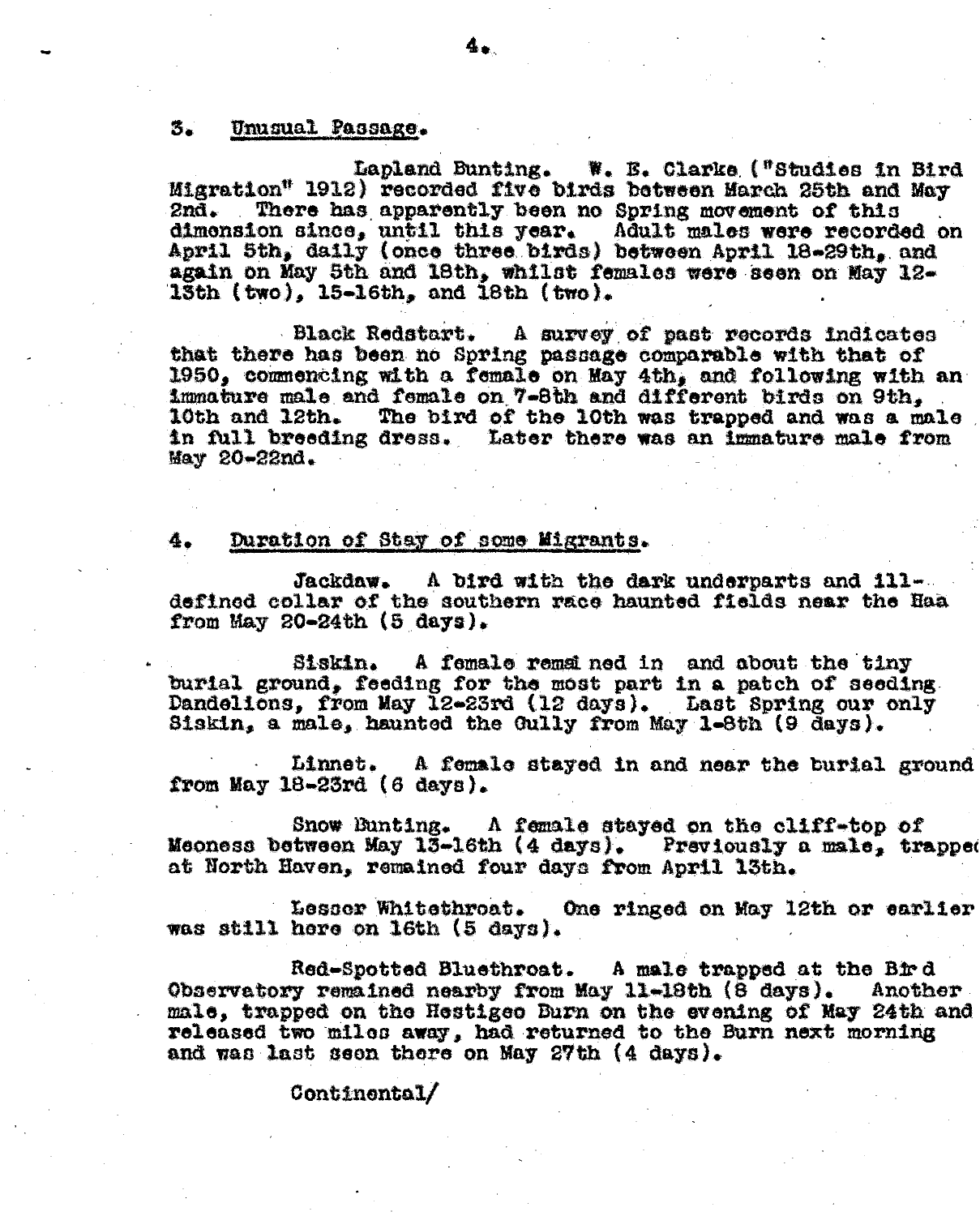Continental Hedge-sparrow. A bird with the very pale underparts characteristic of this race stayed in the stack-yard of one of the crofts from May 8-13th (6 days).

Wryneck. One, presumably the same, was observed among rocky outcrops in a certain field between May 26-30th (5 days).

Great Spotted Woodpecker. The male mentioned in para. 2 haunted a limited area of pasture land below Huni, feeding almost exclusively on the ground, during practfully the whole of its stay from May 11-30th (20 days).

Pintail. A drake remained at the North end pools from May 30th to June 5th (7 days).

Iceland Gulls. Two first-winter birds, here for some weeks before the Bird Observatory opened on April 5th, were last seen at their usual haunt in the South Haven on April 24th and May 31st respectively.

An interesting feature of "delayed passage" of this kind is that such birds show a definite preference for certain restrict ted areas where, presumably, they have discovered a congenial This was especially noticeable in the case of the habitat. Siskin, the Woodpecker and the two Bluethroats, one of which, as recorded, actually sought out its preferred haunt after having. been transported two miles to the Bird Observatory for ringing and examination.

#### 5. Breeding Activity.

Starling. Brood-size is averaging larger than in To date the following have been ringed:  $2 \times B/5$ ;  $7x$ 1949.  $2 \times 5/3$ . Comparable figures for 1949 are:  $4 \times 5/4$ ;  $B/4$ :  $3 \times B/3$ ;  $2 \times B/2$ ;  $1 \times B/1$  (from  $C/4$ , three eggs peing in:<br>:fertile). We began ringing young birds on June 1st, a week in advance of 1949.

Skylarks appear to be more abundant this year than in 1949 and there are more pairs on the hill-ground. First young were hatched May 21st. Clutch-size in this and other small passerines appears to be low this year. Of eight Skylarks' nests none contained more than four eggs, three Meadow Pipits and two Rock Pipits have 0/4, and the only Wheatear's nest known is 0/3.

 $Fulmar/$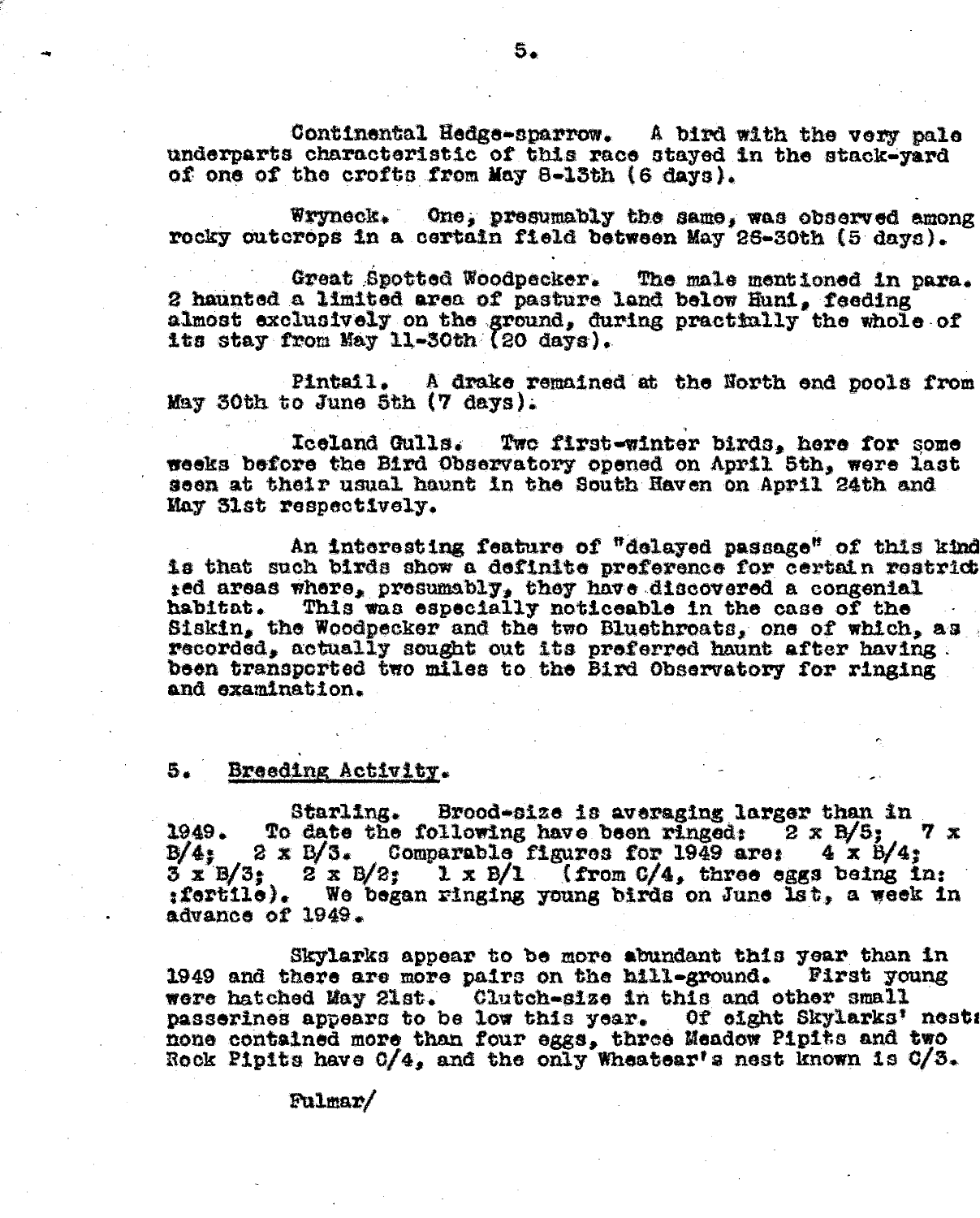## Fulmar eggs were first seen on May 20th and 22nd.

Lapwings are breeding for the first time for a number There were two nests, both C/4, but one was destroyed of years. The other is hatching, June 5th. by a predator.

Bonxies have increased by one pair to five, and the four pairs which have laid have C/2. The first egg of the season was laid on May 20th.

Arctic Skuas were a week later in arriving - on May 3rd - than in 1949, but a week earlier in beginning to lay.  $T_{\rm WO}$ pairs completed their clutches on May 22nd, and 17 nests (out of a probable 20 pairs) are now known.

Cornerake. Apparently only one pair this year as against several in 1949 and ten or a dozen in 1948.

#### 6. Ringing Progress.

Total birds ringed at June 5th, 680 of 40 different species.

Meadow Pipit F. 0066, trapped as a breeding bird (in heavy head and body moult) on July 18th, 1949, was recaptured in the Yeoman Trap off a C/4 nest on June 1st. 1950. The species is a Summer visitor only to Fair Isle.

Blackbirds ringed as native juveniles in July 1949 were<br>retrapped on the island on March 12th (immature female) and May 20th (first-Summer male) respectively.

### 7. Trapping Methods.

A new Heligoland-type trap is in course of construction, blocking the western outlet of the deep east-coast Gully at the site of the old mills above the waterfall (see plate 10, Annual Report 1949). There has always been a considerable "escape" of Blackbirds, Redwings and other species from the Gully trappingarea by way of the gap: but the construction of a trap present: :ed some structural difficulties, which, it is hoped, have now been overcone.

The/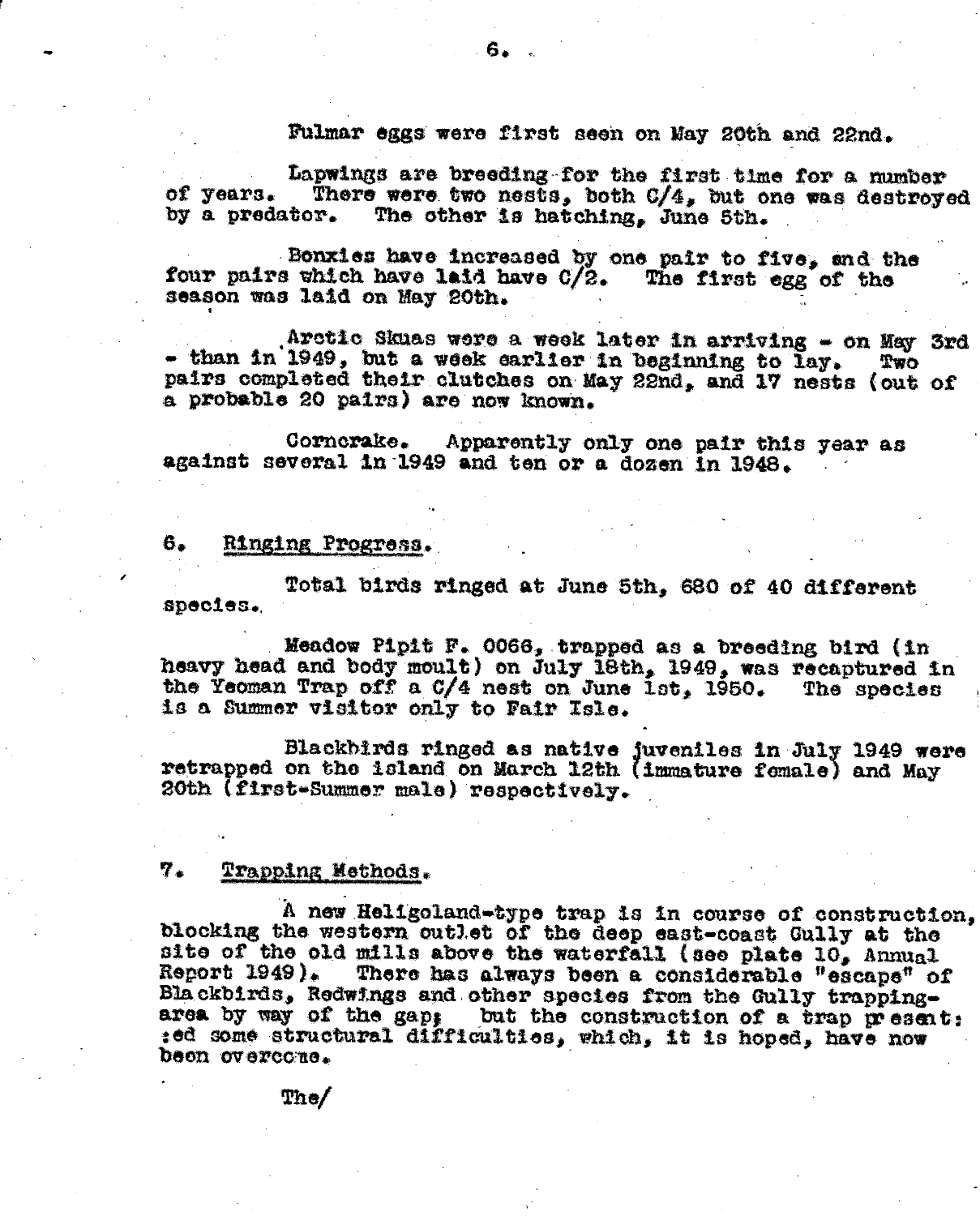The funnel of the Ward Hill Trap (again blown down in the Winter gales of 1949-50) has been repaired and a few birds - including a Cuckoo - have already beent aken in it.

The Yeoman Trap, described in Bulletin No. 1 (para. 8) continues to have success when opportunity for using it in the island's ditches occurs. Its captures to date are Crasshopper and Sadge Warblers, two Red-Spottsd. Bluethroats and two nesting Meadow Pipits which were required to give weight-records for comparison with those of migrant birds. They were weighed in the field and were very soon back on their nests.

### Ectoparasites.

The ticks mentioned in Bulletin No. 1 (para. 9) and Annual Report 1949, p. 23, have been kindly determined by Dr. F. They prove to be Ixodes turdi (Scop. 1763) var. A. Turk. brunneus Koch, from Blackbirds, Redwings and a Robin in early Uctober 1949; and also from Blackbirds in April 1950. A nymph removed from a Continental Redwing in April 1950 was apparently of the typical form. Specimens of similar ticks have since been taken from Iceland Redwing and Greenland Wheatear.

The only flat-fly (Ornithomyia sp.) seen this season came off a Red-Spotted Bluethroat on May 24th, and, unfortunately, made good its escape!

Fair Isle Bird Observatory, June 5th, 1950.

K. Williamson.

Reports/

8.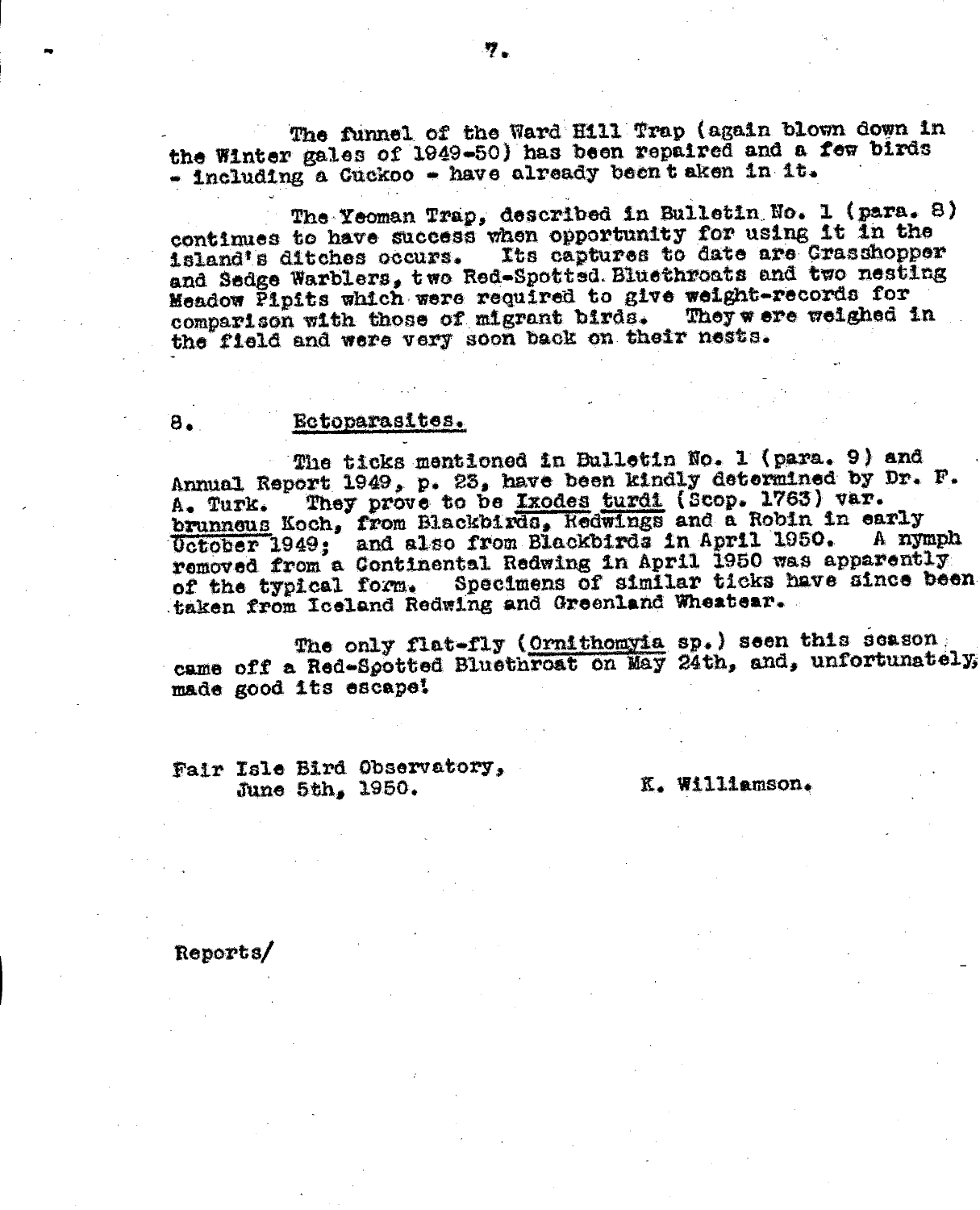**REPORTS** FROM **OTHER** BIRD OBSERVATORIES.

### Isle of May Bird Observatory.

(Please note that this report is from memory and all information cannot be guaranteed).

### Notes on Spring Migration during May.

Despite easterly weather during almost the whole month. few passerine migrants were recorded until the lath. On this date, 54 birds were trapped and this figure included a Grasshopper Warbler and several Lesser Whitethroats. Next day, no birds at The 18th saw an influx of northern species.  $$ all were ringed. Fieldfares, RingOusels, Greenland Wheatears and a Wryneck. Weather conditions at this time were more like a fine day in Jamuary than May.

The 20th was an interesting day. There were very few birds on the island during the forenoon but rain set in from the E. about 10 a.m. and by midday many migrants had arrived. Fieldfares, Continental Song Thrush, Ring Ousel, Continental Robin, Whinchat, Pied and Spotted Flycatchers, Willow Sedge and Garden Warblers, Chiffchaffs, Whitethroats, many Redstarts, 3 Ortolan Buntings, Grey-headed Wagtail, Tree Pipits, etc. (54) birds were ringed). Unfortunately, the rain ceased and the sky cleared before nightfall.

The 21st was marked by a Bluethroat and an Osprey which spent at least 2 hours on the May.

On the 23rd, fog and rain set in about 2 a.m. and con: :tinued for about an hour bringing in great numbers of migrants. 60 birds had been trapped by 6 a.m. and the final figure of 133 was a record for a single day on the May.

The most numerous species were,  $\sim$  Willow Warbler, White: sthroat, Redstart and Spetted Flycatcher, but a fine male Redspotted Bluethroat was also trapped.

 $S<sub>purn</sub>$